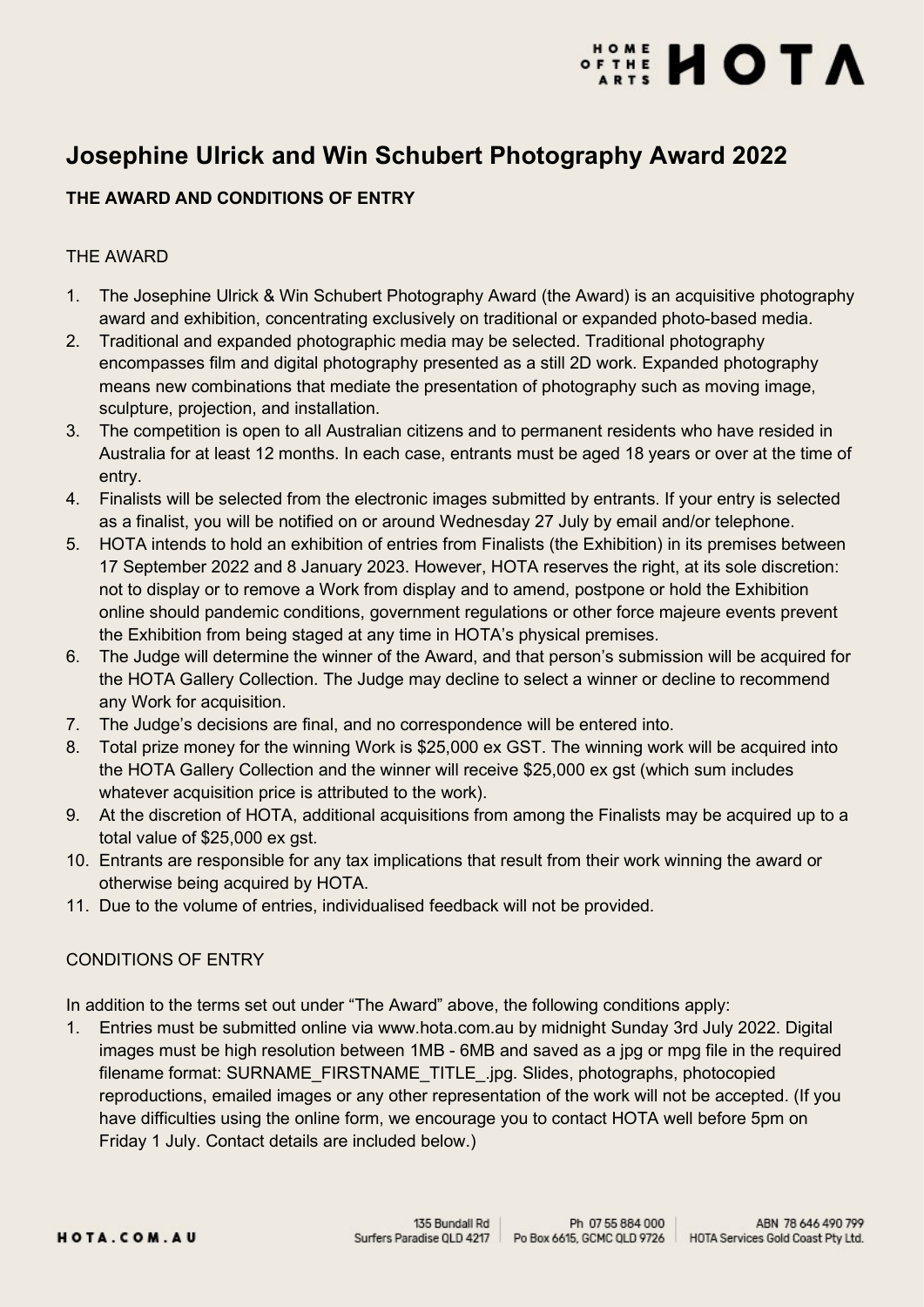# **ATONE HOLD**

- 2. Entries must include a single jpg or mpg file (including for multi panel works), a curriculum vitae detailing previous practice and exhibition history (max A4 page), an artist bio (max 80 words), an artwork statement (max 80 words) and a completed online entry form.
- 3. All images submitted must have been created on or since 1 January 2020.
- 4. Only one entry per artist is permitted.
- 5. Entry fee is \$40.00 (includes GST) per artist. The entry fee is not refundable regardless of whether the work is selected for exhibition or not. Any entry not accompanied by payment of the entry fee will not be eligible. Payment must be completed online. Payments generally take three (3) working days to process. If you experience or foresee difficulties regarding payment, please contact HOTA well before the closing date.
- 6. Officers, directors and permanent or fixed term contract staff members of HOTA are not eligible to enter. HOTA casual employees, external contractors and volunteers, however, are eligible to enter, and should email opencall@hota.com.au for [Additional Terms and Conditions](https://hota.com.au/uploads/2022-JUWSPA-HOTA-Staff-additional-terms-and-conditions-1.0-FINAL.pdf) that need to be agreed to and a signed copy of which needs to accompany a submission.
- 7. All finalists must ensure that, at their own cost, their work is delivered to HOTA, ready for hanging, and marked clearly on the back with their name, address, phone number and with the title of the work, between Wednesday 31 August 2022 and Friday 2 September. All finalist works must be suitably framed or mounted and protected for safe handling. Acrylic, and no glass. Unless otherwise agreed in writing with HOTA, the back of each work must be fitted with a 2-point hanging system (Dring latches preferred). Works should be a maximum of 200cm high by 200cm wide with variable depth up to 200cm (including multi-panel works). For works that are complex to hang, or if an alternate unframed installation is inherent to the work, detailed instructions must be supplied.
- 8. All works selected as finalists for the Exhibition must be available for acquisition by HOTA at least until 30 September 2022. The acquisition price submitted must be exclusive of GST and a fair and reasonable estimate of the retail value of the Work based on the nature of the Work, the experience and standing of the Artist and by reference to general art market conditions. In the event of a dispute as to the value of a Work, HOTA will refer the matter to an independent market expert whose decision will be final and binding.
- 9. HOTA will not act as an agent for sale.
- 10. Each Finalist grants to HOTA and the City of Gold Coast Council a non-exclusive, perpetual, irrevocable, worldwide, sublicensable and royalty-free licence to use their entry to advertise and promote the Josephine Ulrick Win Schubert Photography Award, and the HOTA Gallery Collection.
- 11. Any entrant whose entry is acquired by HOTA for the HOTA Gallery Collection also grants HOTA a non-exclusive perpetual, irrevocable, worldwide, sublicensable and royalty-free licence to use their entry as would reasonably be expected in relation to a work that forms part of a Council-affiliated art gallery collection (including for archival and preservation purposes), for the documentation, promotion and installation of exhibitions.
- 12. Finalists are responsible for the delivery and collection of the work(s). HOTA will NOT pay for any costs incurred in the delivery of any entry, including freight, customs duty or import tax. For any entry arriving from outside Australia, the artist must list their name or the name of their nominated Australian representative (NOT HOTA) as the importer of the work on any declaration made to the Australian Customs Service,
- 13. Finalists must ensure they collect or arrange the collection of their work by Friday 20 January 2023. After this date, HOTA will contact the finalist via submitted contact details and provide a final pick-up